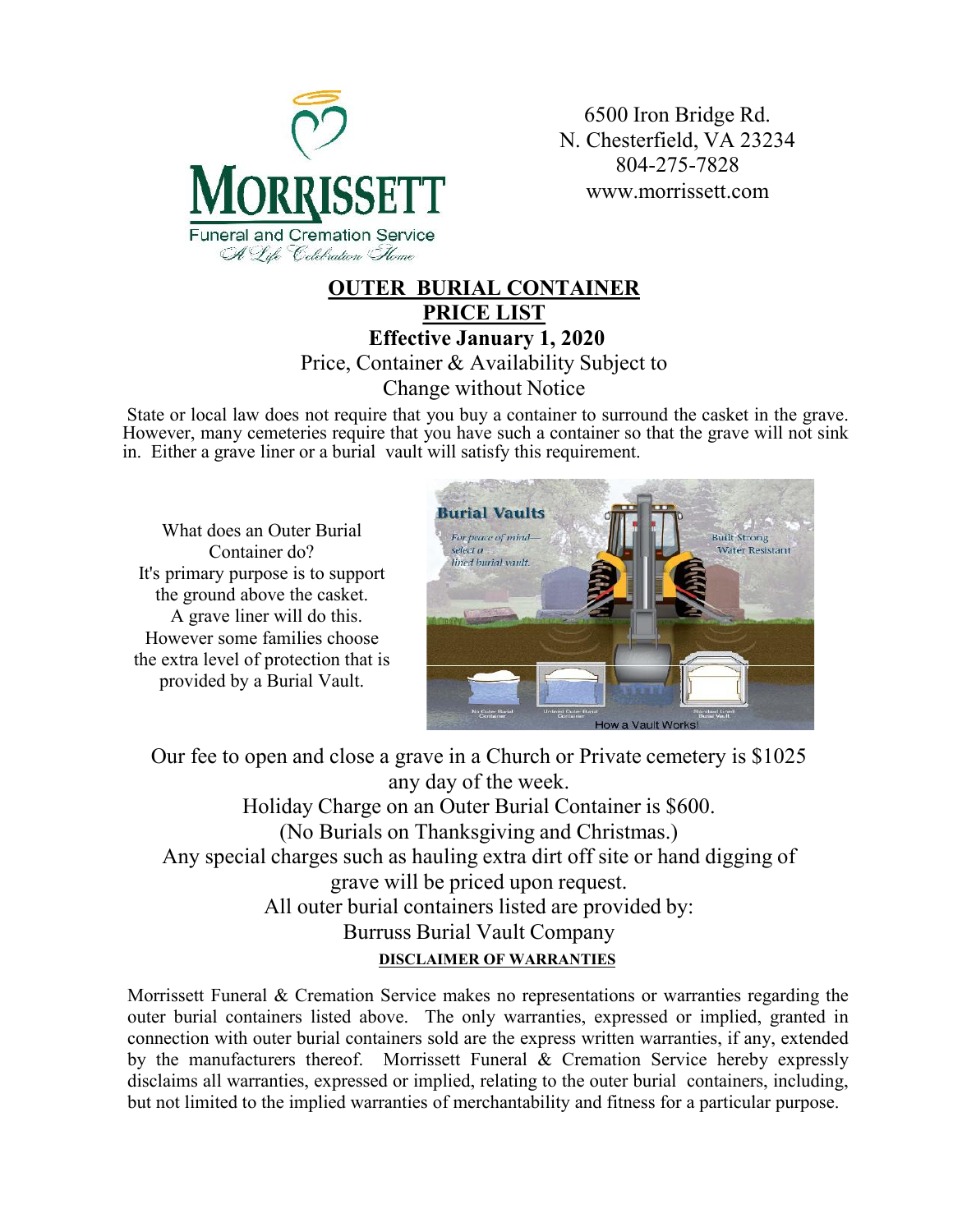

### **\$3,500 Trigard Reflections Bronze**

The Reflection® builds on the same basic features as the Trilogy®. The reinforced vault with tongue and groove design with tape seal and the thermoformed polymer liner provide strength and security, while a textured, painted exterior finish with decorative handles, personalized nameplate, and cover emblem add a touch of class. But what truly makes the Reflection shine is the addition of pure, handcrafted metals. Interior sheeting and exterior caps are available in gleaming fine bronze. Designed for added beauty and strength, this vault is the perfect complement to caskets of steel, copper, and Inside 30"x 86" Outside 34"x 90"



### **\$2,680 Trigard Reflections SST**

The Reflection® builds on the same basic features as the Trilogy®. The reinforced vault with tongue and groove design with tape seal and the thermoformed polymer liner provide strength and security, while a textured, painted exterior finish with decorative handles, personalized nameplate, and cover emblem add a touch of class. But what truly makes the Reflection shine is the addition of pure, handcrafted metals. Interior sheeting and exterior caps are available in gleaming stainless steel. Designed for added beauty and strength, this vault is the perfect complement to caskets of steel, copper, and Inside 30"x 86" Outside 34"x 90"



### **\$2,310 Trigard Aegean**

The Aegean® represents a leap forward in both protection and options. This model includes the patented arched, reinforced Trigard cover with tongue and groove design, a thermoformed interior liner, and an additional exterior layer of high impact polystyrene. In addition to increasing the structural integrity of the vault, the exterior liner allows us to offer a wide variety of finish options. Intricate moldings and decorative corner columns complete the refined look of this vault, which is available in simulated gray granite, rose granite, white marble and black marble finishes.

Inside 30"x 86" Outside 34"x 90"



### **\$1,910 Trigard Trilogy Marble**

This concrete reinforced vault with arched cover, tongue and groove design with tape seal, and thermoformed polymer liner comes with a wide variety of options. The interior liner is available with a basic textured surface, simulated wood grain, or simulated stone finish. The stone finish is available in black marble, white marble or gray granite, and is also available as an alternative for the basic concrete cover design. You may choose from cover finishes of painted concrete, flat simulated stone, or simulated stone with a raised church window design. This vault also includes decorative individual or bar handles, a personalized nameplate, a cover emblem, and a decoratively textured and painted exterior.

Inside 30"x 86" Outside 34"x 90"